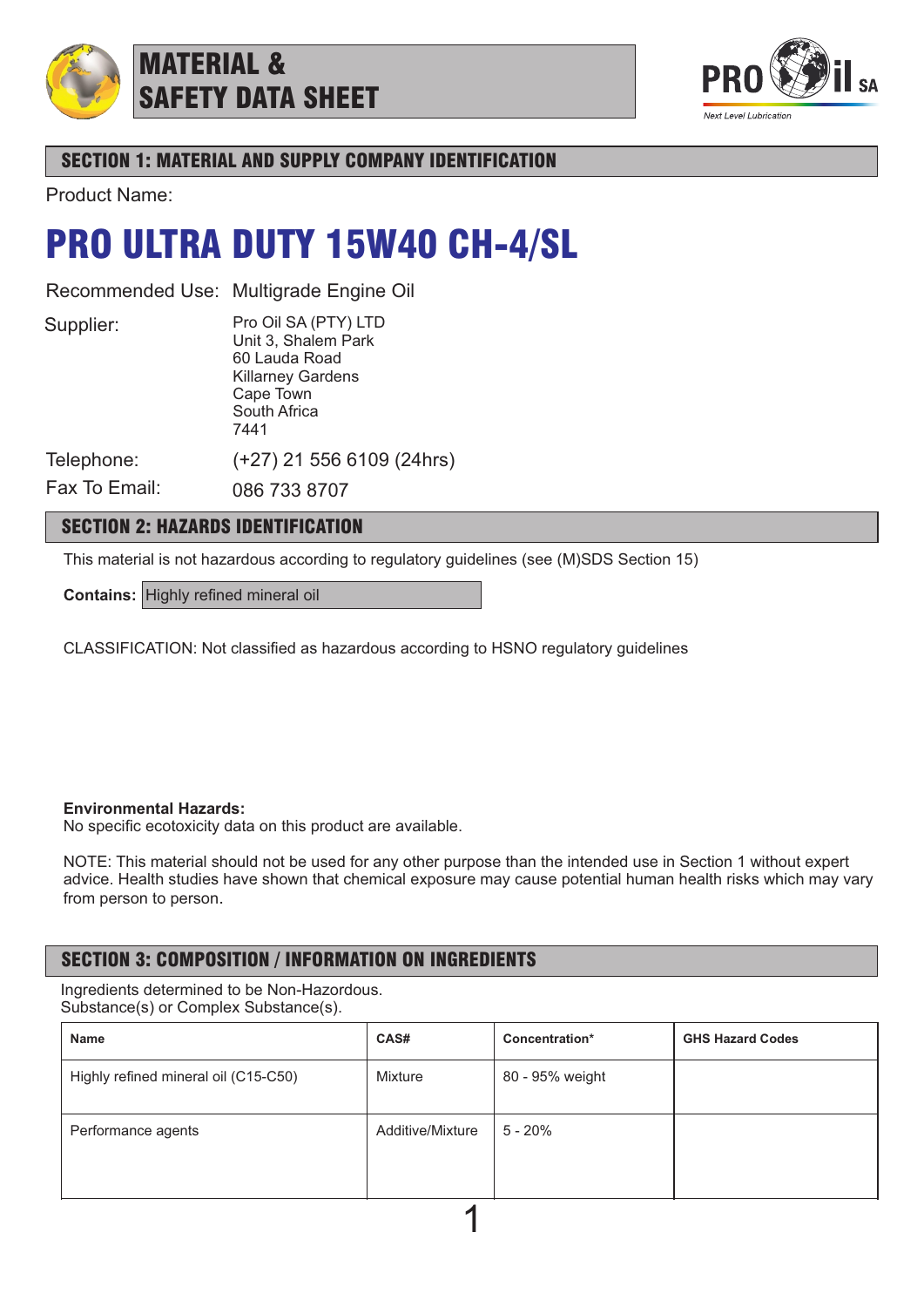

### SECTION 4: FIRST AID MEASURES

### **INHALATION**

Remove from further exposure. For those providing assistance, avoid exposure to yourself or others. Use adequate respiratory protection. If respiratory irritation, dizziness, nausea, or unconsciousness occurs, seek immediate medical assistance. If breathing has stopped, assist ventilation with a mechanical device or use mouth-to-mouth resuscitation.

### **SKIN CONTACT**

Wash contact areas with soap and water. If product is injected into or under the skin, or into any part of the body, regardless of the appearance of the wound or its size, the individual should be evaluated immediately by a physician as a surgical emergency. Even though initial symptoms from high pressure injection may be minimal or absent, early surgical treatment within the first few hours may significantly reduce the ultimate extent of injury.

### **EYE CONTACT**

Flush thoroughly with water. If irritation occurs, get medical assistance.

#### **INGESTION**

First aid is normally not required. Seek medical attention if discomfort occurs.

## **NOTE TO PHYSICIAN**

None

### SECTION 5: FIRE FIGHTING MEASURES

#### **EXTINGUISHING MEDIA**

**Appropriate Extinguishing Media:** Use water fog, foam, dry chemical or carbon dioxide (CO2) to extinguish flames.

**Inappropriate Extinguishing Media:** Straight streams of water

#### **FIRE FIGHTING**

**Fire Fighting Instructions:** Evacuate area. Prevent run-off from fire control or dilution from entering streams, sewers or drinking water supply. Fire-fighters should use standard protective equipment and in enclosed spaces, self-contained breathing apparatus (SCBA). Use water spray to cool fire exposed surfaces and to protect personnel.

**Hazardous Combustion Products:** Combustible material

### SECTION 6: ACCIDENTAL RELEASE MEASURES

### **NOTIFICATION PROCEDURES**

In the event of a spill or accidental release, notify relevant authorities in accordance with all applicable regulations.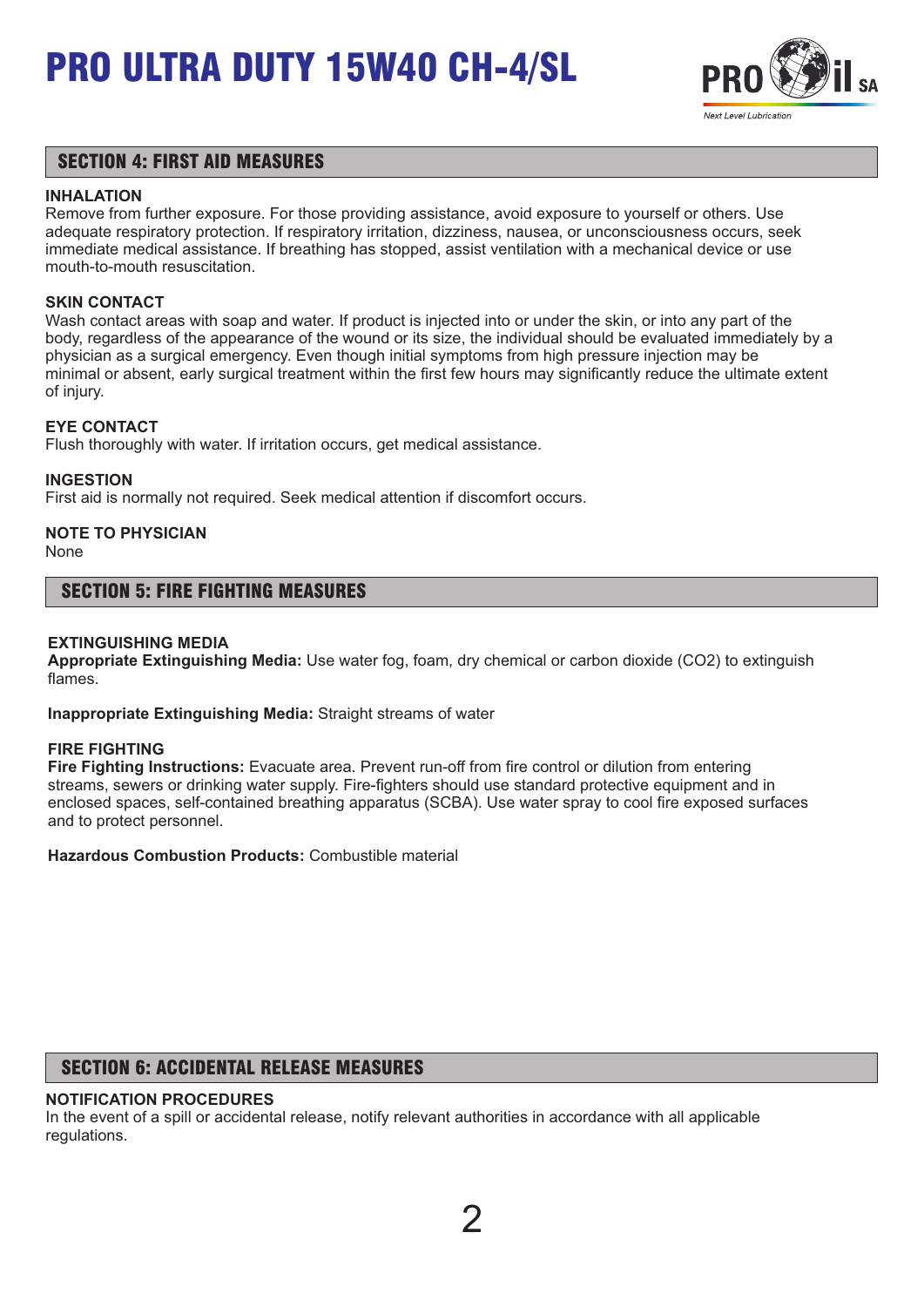

### **PROTECTIVE MEASURES**

Avoid contact with spilled material. See Section 5 for fire fighting information. See the Hazard Identification Section for Significant Hazards. See Section 4 for First Aid Advice. See Section 8 for advice on the minimum requirements for personal protective equipment. Additional protective measures may be necessary, depending on the specific circumstances and/or the expert judgment of the emergency responders.

**For emergency responders:** Respiratory protection: respiratory protection will be necessary only in special cases, e.g., formation of mists. Half-face or full-face respirator with filter(s) for dust/organic vapor or Self Contained Breathing Apparatus (SCBA) can be used depending on the size of spill and potential level of exposure. If the exposure cannot be completely characterized or an oxygen deficient atmosphere is possible or anticipated, SCBA is recommended. Work gloves that are resistant to hydrocarbons are recommended. Gloves made of polyvinyl acetate (PVA) are not water-resistant and are not suitable for emergency use. Chemical goggles are recommended if splashes or contact with eyes is possible. Small spills: normal antistatic work clothes are usually adequate. Large spills: full body suit of chemical resistant, antistatic material is recommended.

### **SPILL MANAGEMENT**

**Land Spill:** Stop leak if you can do so without risk. Recover by pumping or with suitable absorbent.

**Water Spill:** Stop leak if you can do so without risk. Confine the spill immediately with booms. Warn other shipping. Remove from the surface by skimming or with suitable absorbents. Seek the advice of a specialist before using dispersants.

Water spill and land spill recommendations are based on the most likely spill scenario for this material; however, geographic conditions, wind, temperature, (and in the case of a water spill) wave and current direction and speed may greatly influence the appropriate action to be taken. For this reason, local experts should be consulted. Note: Local regulations may prescribe or limit action to be taken.

#### **ENVIRONMENTAL PRECAUTIONS**

**Large Spills:** Dyke far ahead of liquid spill for later recovery and disposal. Prevent entry into waterways, sewers, basements or confined areas.

### SECTION 7: HANDLING AND STORAGE

#### **HANDLING**

Avoid eye contact and repeated or prolonged skin contact. Avoid inhalation of vapour, mist or aerosols.

### **STORAGE**

Store in a cool, dry, well-ventilated place and out of direct sunlight. Store away from foodstuffs. Store away from incompatible materials described in Section 10. Store away from sources of heat and/or ignition. Keep container standing upright. Keep containers closed when not in use - check regularly for leaks.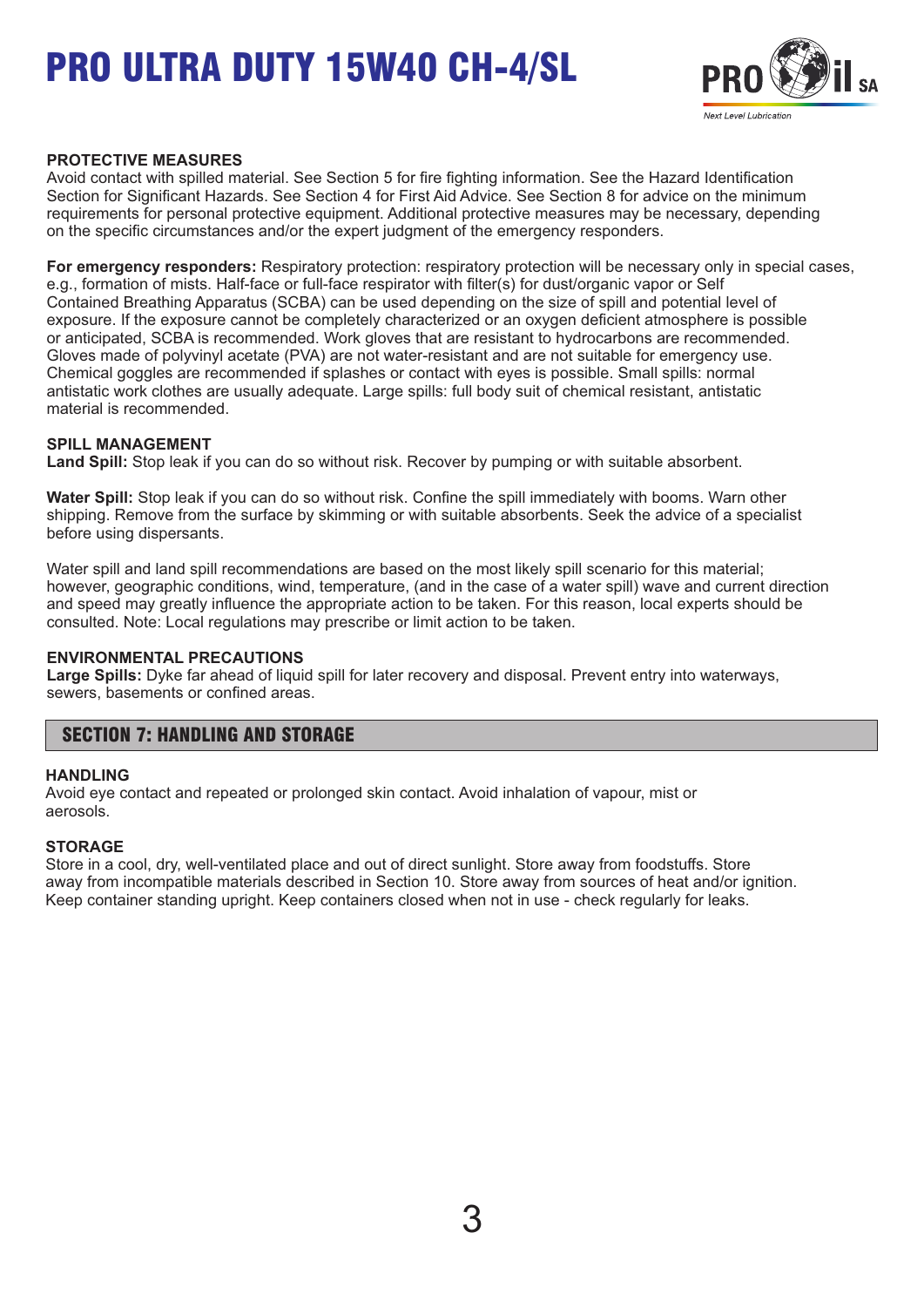

### SECTION 8: EXPOSURE CONTROL / PERSONAL PROTECTION

### GENERAL CONSIDERATIONS:

Consider the potential hazards of this material (see Section 2), applicable exposure limits, job activities, and other substances in the work place when designing engineering controls and selecting personal protective equipment. If engineering controls or work practices are not adequate to prevent exposure to harmful levels of this material, the personal protective equipment listed below is recommended. The user should read and understand all instructions and limitations supplied with the equipment since protection is usually provided for a limited time or under certain circumstances.

### ENGINEERING CONTROLS:

Use in a well-ventilated area.

### **PERSONAL PROTECTIVE EQUIPMENT**

**Eye/Face Protection:** No special eye protection is normally required. Where splashing is possible, wear safety glasses with side shields as a good safety practice.

**Skin Protection:** No special protective clothing is normally required. Where splashing is possible, select protective clothing depending on operations conducted, physical requirements and other substances in the workplace. Suggested materials for protective gloves include: 4H (PE/EVAL), Nitrile Rubber, Silver Shield, Viton.

**Respiratory Protection:** No respiratory protection is normally required. If user operations generate an oil mist, determine if airborne concentrations are below the occupational exposure limit for mineral oil mist. If not, wear an approved respirator that provides adequate protection from the measured concentrations of this material. For air-purifying respirators use a particulate cartridge.

Use a positive pressure air-supplying respirator in circumstances where air-purifying respirators may not provide adequate protection.

Occupational Exposure Limits:

| Component                                          | Country/Agency | TWA                 | STEL              |     | Ceiling Notation |
|----------------------------------------------------|----------------|---------------------|-------------------|-----|------------------|
| Highly refined mineral oil (C15 - C50) ACGIH       |                | $5 \,\mathrm{mq/m}$ | $10 \text{ mg/m}$ | $-$ | $- -$            |
| Highly refined mineral oil (C15 - C50) New Zealand |                | $5 \text{ ma/m}$ 3  | 10 mg/m3          | ——  | $- -$            |

Consult local authorities for appropriate values.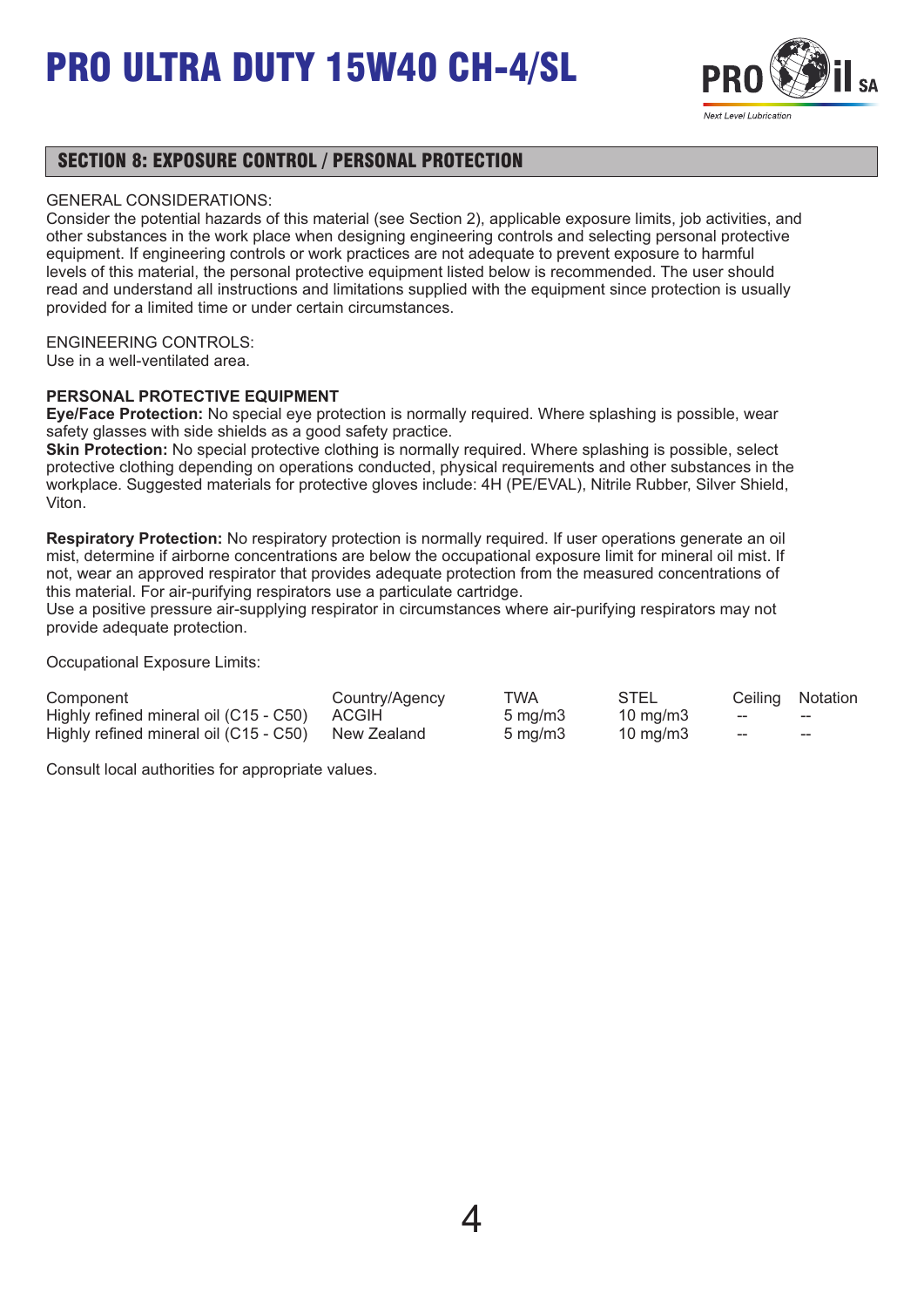

## SECTION 9: PHYSICAL AND CHEMICAL PROPERTIES

**Note: Physical and chemical properties are provided for safety, health and environmental considerations only and may not fully represent product specifications. Contact the Supplier for additional information.**

### **GENERAL INFORMATION**

Physical State: Liquid Colour: Bright / Clear Odour: Petroleum

### **IMPORTANT HEALTH, SAFETY, AND ENVIRONMENTAL INFORMATION**

Relative Density (at 20 °C): 0.8664 kg/l Flammability (Solid, Gas): N/A Flash Point: >200°C Flammable Limits (Approximate volume % in air): N/D Autoignition Temperature: N/D Boiling Point / Range: >300°C Vapour Density (Air = 1): N/D Vapour Pressure at 38.7ºC: N/D pH: N/A Solubility in Water: Insoluble in water **Viscosity @ 40 °cSt 109 Viscosity @ 100 ° cSt 14.50** Oxidizing Properties: See Hazards Identification Section.

### **OTHER INFORMATION**

Freezing Point: N/D Melting Point: N/A Pour Point: -30 °C

## SECTION 10: STABILITY AND REACTIVITY

STABILITY: Material is stable under normal conditions.

CONDITIONS TO AVOID: Excessive heat. High energy sources of ignition.

INCOMPATIBLE MATERIALS: Strong oxidisers

HAZARDOUS DECOMPOSITION PRODUCTS: Oxides of carbon and nitrogen, smoke and other toxic fumes

POSSIBILITY OF HAZARDOUS REACTIONS: No known hazardous reactions.

## SECTION 11: TOXICOLOGICAL INFORMATION

### **IMMEDIATE HEALTH EFFECTS**

**Eye: Not expected to cause prolonged or significant eye irritation. Eye Irritation: The eye irritation hazard is based on evaluation of data for similar materials or product components.** 

5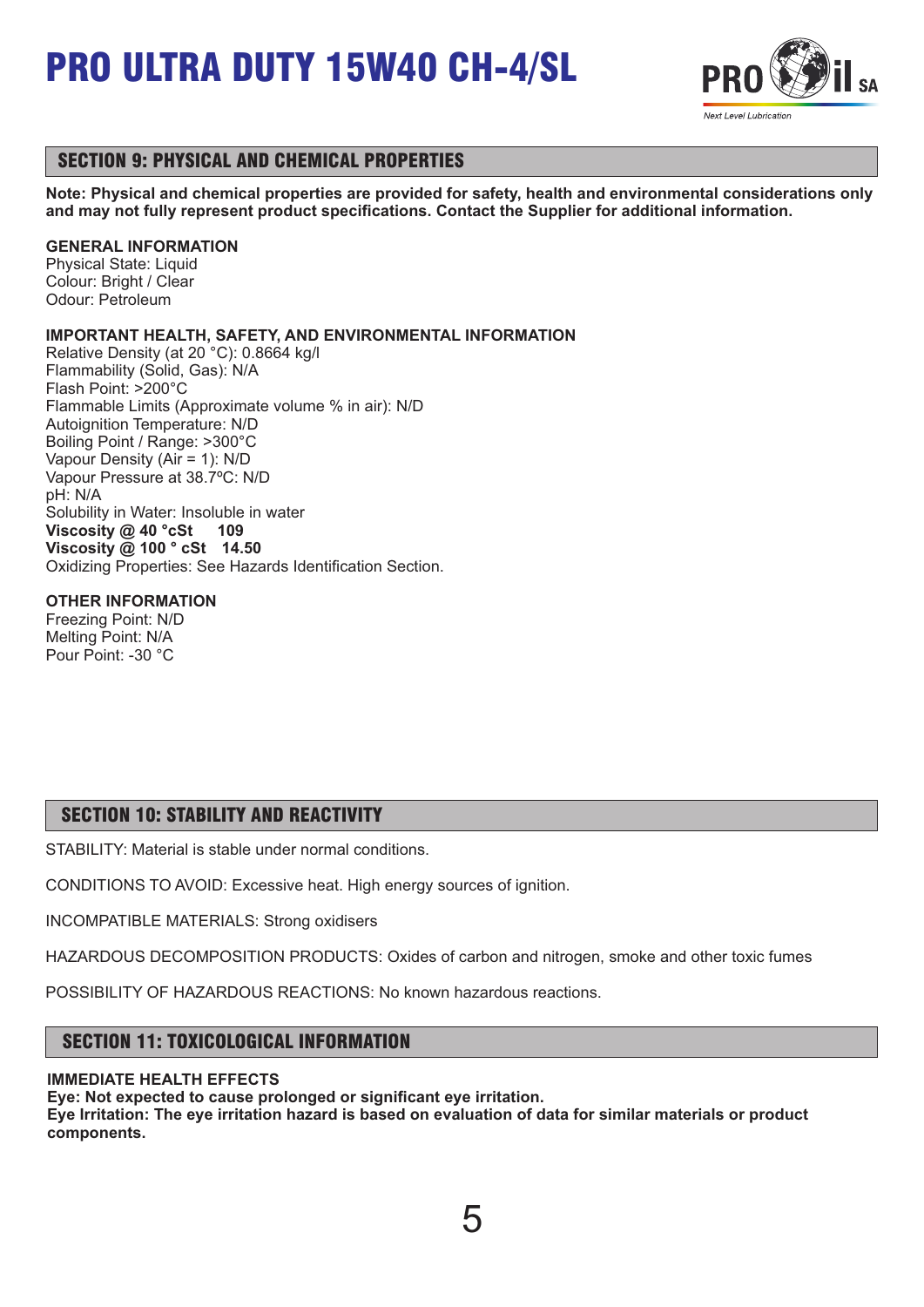

Skin: Contact with the skin is not expected to cause prolonged or significant irritation. Contact with the skin is not expected to cause an allergic skin response. Not expected to be harmful to internal organs if absorbed through the skin. High-Pressure Equipment Information: Accidental high-velocity injection under the skin of materials of this type may result in serious injury. Seek medical attention at once should an accident like this occur. The initial wound at the injection site may not appear to be serious at first; but, if left untreated, could result in disfigurement or amputation of the affected part.

Acute Dermal Toxicity: The acute dermal toxicity hazard is based on evaluation of data for similar materials or product components.

Skin Irritation: The skin irritation hazard is based on evaluation of data for similar materials or product components. Skin Sensitization: The skin sensitization hazard is based on evaluation of data for similar materials or product components.

Ingestion: Not expected to be harmful if swallowed. Acute Oral Toxicity: The acute oral toxicity hazard is based on evaluation of data for similar materials or product components.

Inhalation: Not expected to be harmful if inhaled. Contains a petroleum-based mineral oil. May cause respiratory irritation or other pulmonary effects following prolonged or repeated inhalation of oil mist at airborne levels above the recommended mineral oil mist exposure limit. Symptoms of respiratory irritation may include coughing and difficulty breathing. Acute Inhalation Toxicity: The acute inhalation toxicity hazard is based on evaluation of data for similar materials or product components.

Acute Toxicity Estimate: Not Determined

## SECTION 12: ECOLOGICAL INFORMATION

**ECOTOXICITY** 

This material is not expected to be harmful to aquatic organisms.

The product has not been tested. The statement has been derived from the properties of the individual components.

This material contains one or more components that have a branched alkylphenol impurity that is highly toxic to aquatic organisms (disclosed in Section 3). The components containing the impurity have been tested and are not toxic to aquatic organisms. Therefore the data in Section 3 for the alkylphenol impurity should not be used to classify the product for aquatic toxicity. **MOBILITY** No data available. PERSISTENCE AND DEGRADABILITY This material is not expected to be readily biodegradable. The biodegradability of this material is based on

an evaluation of data for the components or a similar material.

The product has not been tested. The statement has been derived from the properties of the individual

components.

POTENTIAL TO BIOACCUMULATE Bioconcentration Factor: No data available.

Octanol/Water Partition Coefficient: No data available

### SECTION 13: DISPOSAL CONSIDERATIONS

Disposal recommendations based on material as supplied. Disposal must be in accordance with current applicable laws and regulations, and material characteristics at time of disposal.

#### **DISPOSAL RECOMMENDATIONS**

The generation of waste should be avoided or minimized wherever possible. Significant quantities of waste product residues should not be disposed of viathe foul sewer but processed in a suitable effluent treatment plant. Dispose of surplus and non-recyclable products via a licensed waste disposal contractor. Disposal of this product, solutions and any by-products should at all times comply with the requirements of environmental protection and waste disposal legislation and any regional local authority requirements. Waste packaging should be recycled. Incineration or landfill should only be considered when recycling is not feasible. This material and its container must be disposed of in a safe way. Care should be taken when handling emptied containers that have not been cleaned or rinsed out.

**Empty Container Warning:** Empty Container Warning (where applicable): Empty containers may contain residue and can be dangerous. Do not attempt to refill or clean containers without proper instructions. Empty drums should be completely drained and safely stored until appropriately reconditioned or disposed. Empty containers should be taken for recycling, recovery, or disposal through suitably qualified or licensed contractor and in accordance with governmental regulations. DO NOT PRESSURISE, CUT, WELD, BRAZE, SOLDER, DRILL, GRIND, OR EXPOSE SUCH CONTAINERS TO HEAT, FLAME, SPARKS, STATIC ELECTRICITY, OR OTHER SOURCES OF IGNITION. THEY MAY EXPLODE AND CAUSE INJURY OR DEATH.